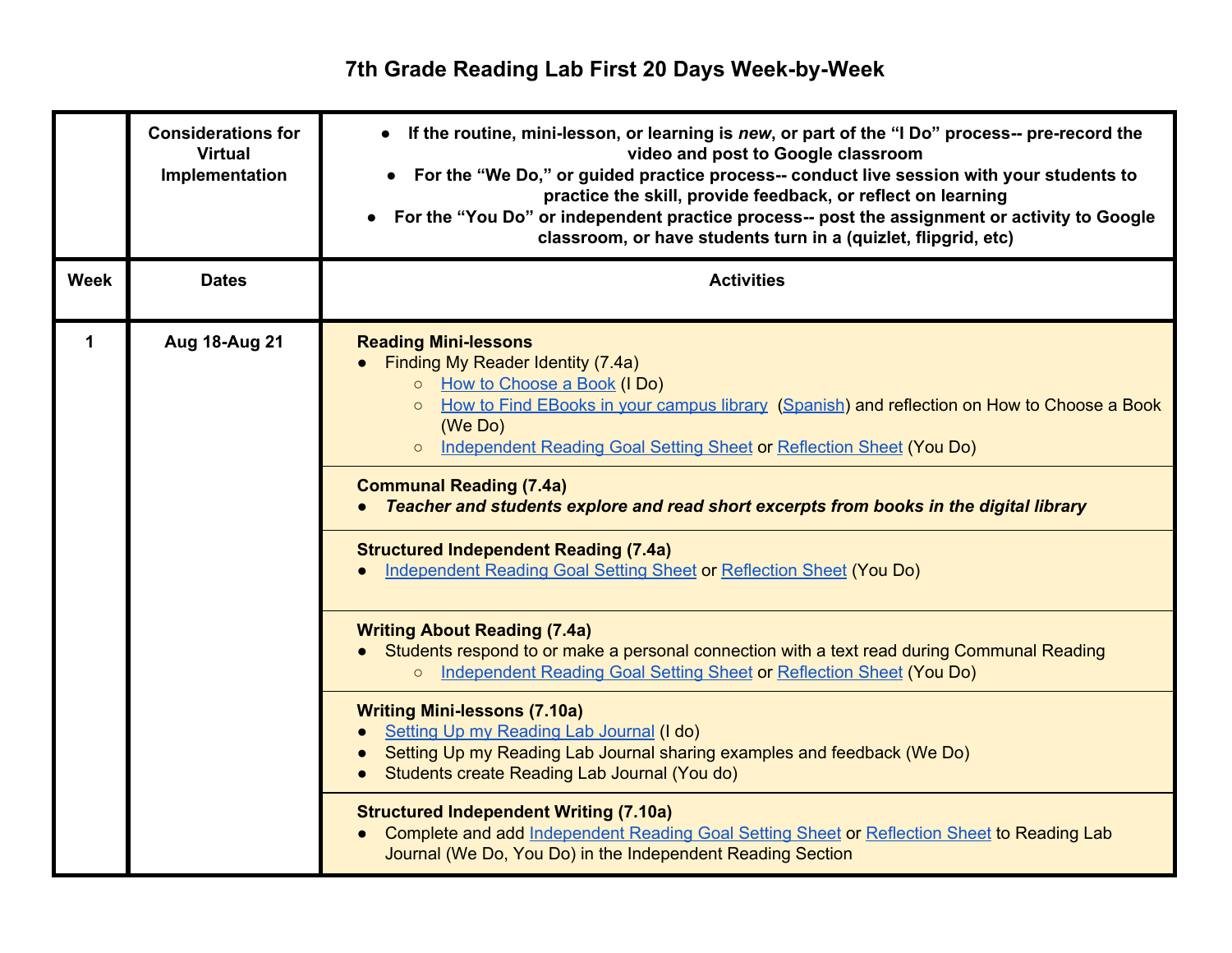|              | <b>Digital</b><br><b>Routines</b> | Introductions and overview for Google Classroom<br>Introductions and overview of Clever<br>Introductions and overview of Istation, Istation ISIP                                                                                                                                                                                                                                                                                                                                                                                                                                                                                                                                              |
|--------------|-----------------------------------|-----------------------------------------------------------------------------------------------------------------------------------------------------------------------------------------------------------------------------------------------------------------------------------------------------------------------------------------------------------------------------------------------------------------------------------------------------------------------------------------------------------------------------------------------------------------------------------------------------------------------------------------------------------------------------------------------|
| $\mathbf{2}$ | Aug 24-Aug 28                     | Reading Mini-lessons (7.6e, 7.5bdef, 7.6ade)<br>Introduce Writing in the Margins<br>o Introduce Writing in the Margins Anchor Chart and Sentence Stems (I Do, We Do)<br>Students print or copy by hand anchor chart into Mini Lessons section of Journal (You Do)<br>$\circ$<br>○ Students print or copy by hand Writing in the Margins sentence stems (You Do)<br>Istation ISIP Introduction and Expectations (I Do, We Do)<br>○ Conference with students about logging in at home, past performance, goal setting, and share<br>the parent portal letter with parents (We Do)<br>o Students draw chart and set initial goal for ISIP (You Do)<br>○ Students log into and take ISIP (You Do) |
|              |                                   | Communal Reading (7.6e, 7.5bdef, 7.6ade)<br>Introduce Summarize strategy from Writing in the Margins (I Do)<br>Apply Summarize strategy to a text (Timeless Tales and Roof of Leaves) (We Do, You Do)                                                                                                                                                                                                                                                                                                                                                                                                                                                                                         |
|              |                                   | <b>Structured Independent Reading (7.4a)</b><br>Work in Istation Goal: 45 min./wk (You Do)<br>Continue to log Independent Reading and add to Journal in Independent Reading Section (You Do)                                                                                                                                                                                                                                                                                                                                                                                                                                                                                                  |
|              |                                   | Writing About Reading (7.6e, 7.5bdef, 7.6ade)<br>Students annotate text using Summarize strategy (We Do, You Do)                                                                                                                                                                                                                                                                                                                                                                                                                                                                                                                                                                              |
|              |                                   | <b>Word Study and Writing Mini-lessons (7.2abc)</b><br>Introduce Daily Practice with Roots, Prefixes, and Suffixes (I Do)<br>Complete at least 1 per week and add to Vocabulary Practice section of Journal (We Do, You Do)                                                                                                                                                                                                                                                                                                                                                                                                                                                                   |
|              |                                   | Communal Writing (7.6e, 7.5bdef, 7.6ade)<br>Students annotate text using Summarize strategy (We Do, You Do)                                                                                                                                                                                                                                                                                                                                                                                                                                                                                                                                                                                   |
|              |                                   | Structured Independent Writing (7.6e, 7.5bdef, 7.6ade)<br>Students annotate text using Summarize strategy (We Do, You Do)                                                                                                                                                                                                                                                                                                                                                                                                                                                                                                                                                                     |